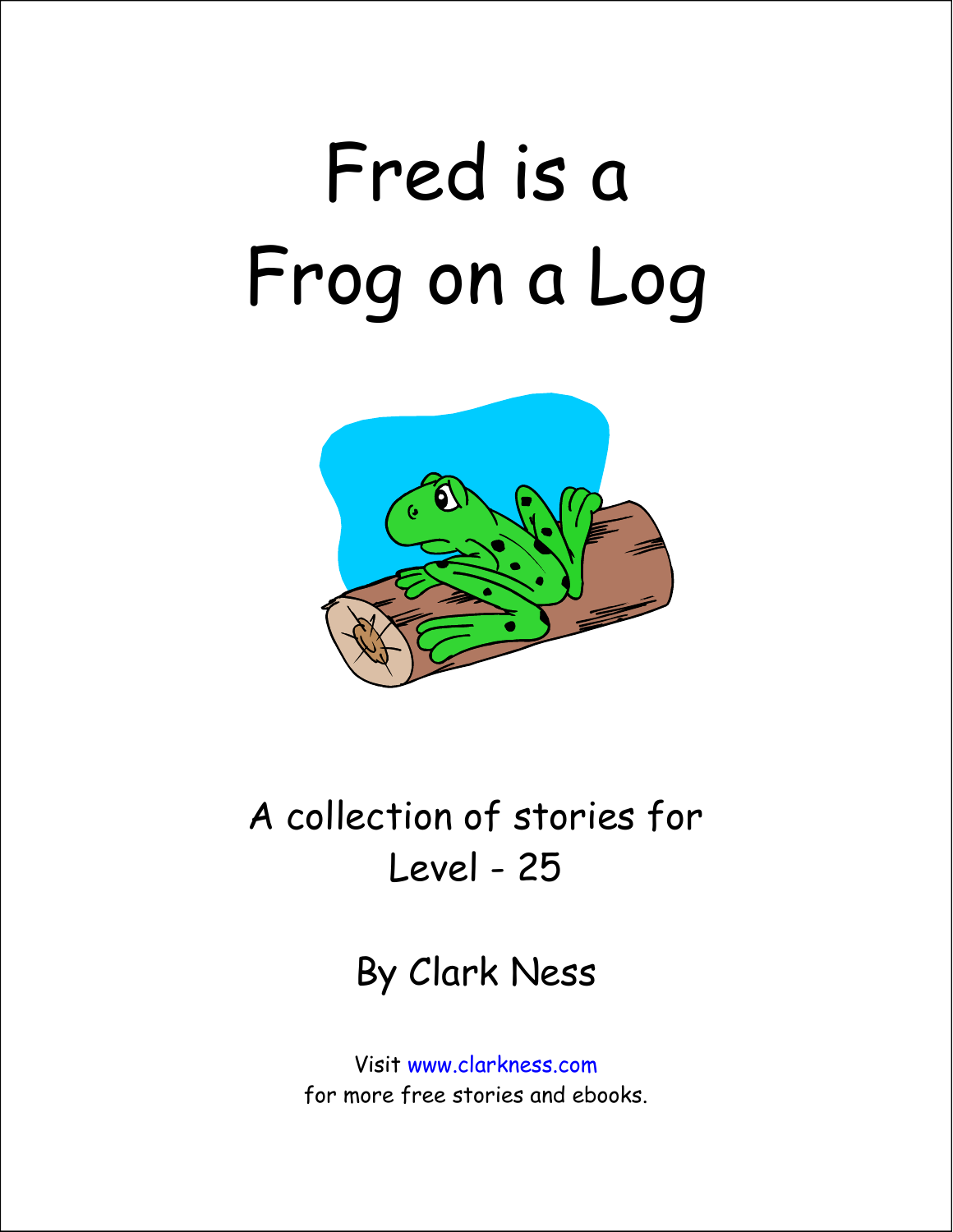

Fred is a Frog on a Log

"I am Fred. I am a frog on a log," said Fred.

"When I am a little sad I sit on this log," he said.

"I like to sit on this log and listen," said Fred.

"I listen and hear insects," he said.

"When I hear the insects, I am not so sad," said Fred.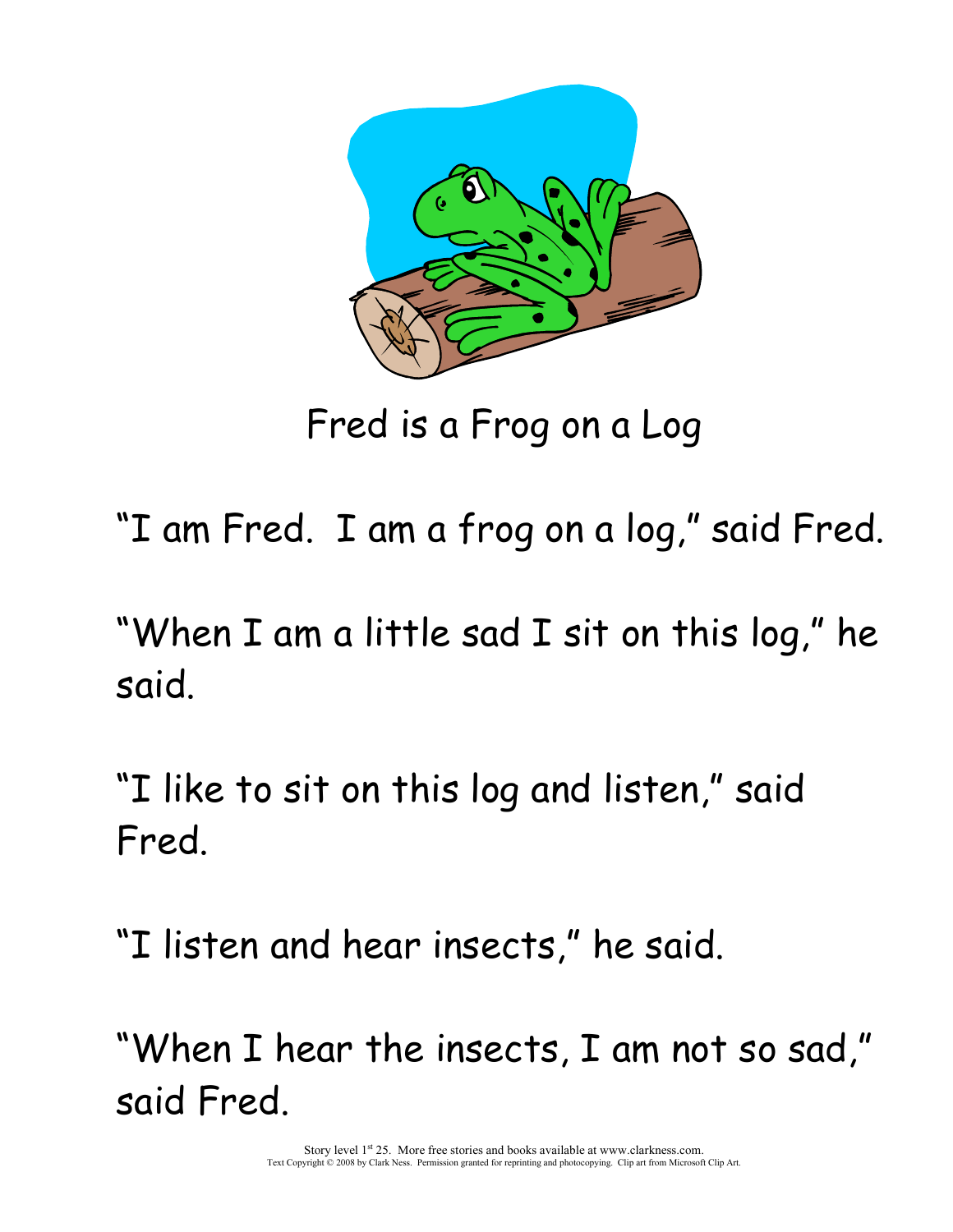

I Am a Fat Cat

I am a cat.

I am fat. I am a fat cat.

It is neat to eat so I eat and eat.

I need to not be fat.

What can I do?

I need to eat less. I need to get fit.

I can do it. I will do it. I do not want to be a fat cat.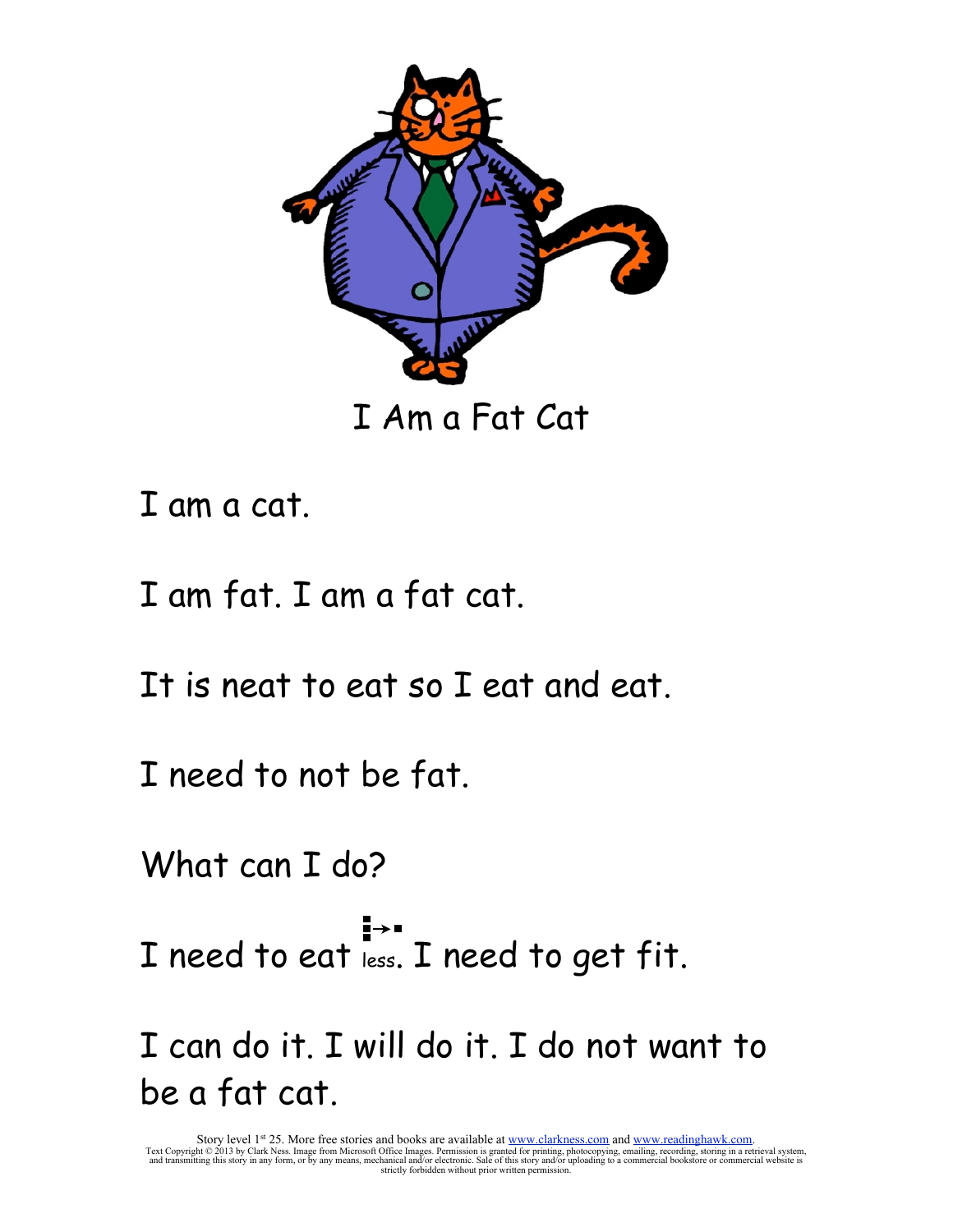

I Want to Grin

- "I want to grin," said Fred.
- "I want to grin when I am not sad," he said.
- "I want to grin when I sing," said Fred.
- "I want to grin when I get tickled," he said.

"I want to grin when I smell fantastic food," said Fred.

"I want to grin and grin," he said.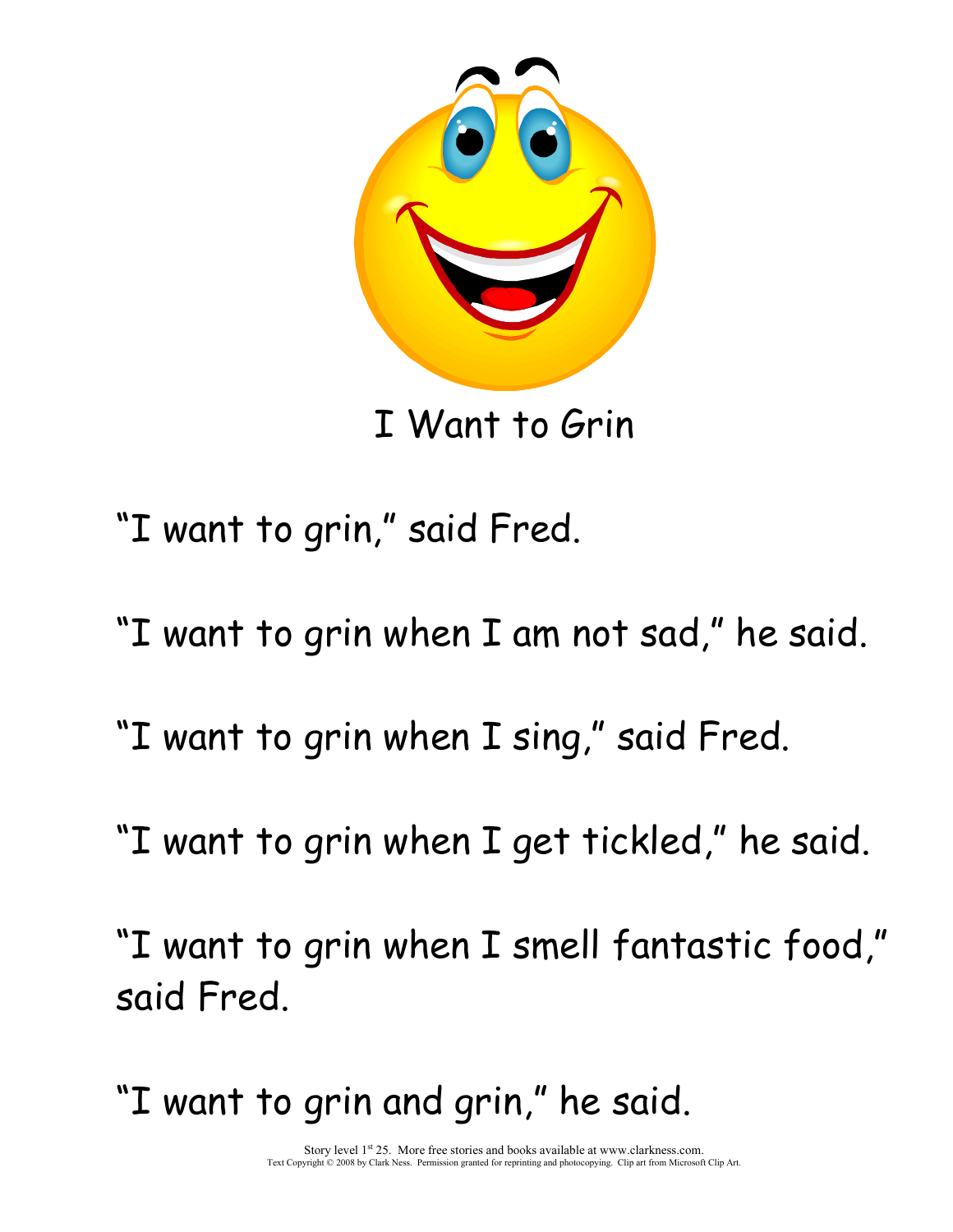

## My Cat Sees a Fish

- This is Fred. He is my cat.
- He sees a fish.
- The fish has fins.
- The fish has gills.
- I think Fred wants to eat that fish.
- The fish swims and swims.
- I think the fish wants Fred to go and not look at it.

Story level 25. More free stories and ebooks available at <u>www.clarkness.com</u> and <u>www.readinghawk.com</u><br>Text Copyright © 2015 by Clark Ness. Image is from Microsoft Office Images. Permission is granted for printing, photoc strictly forbidden without prior written permission.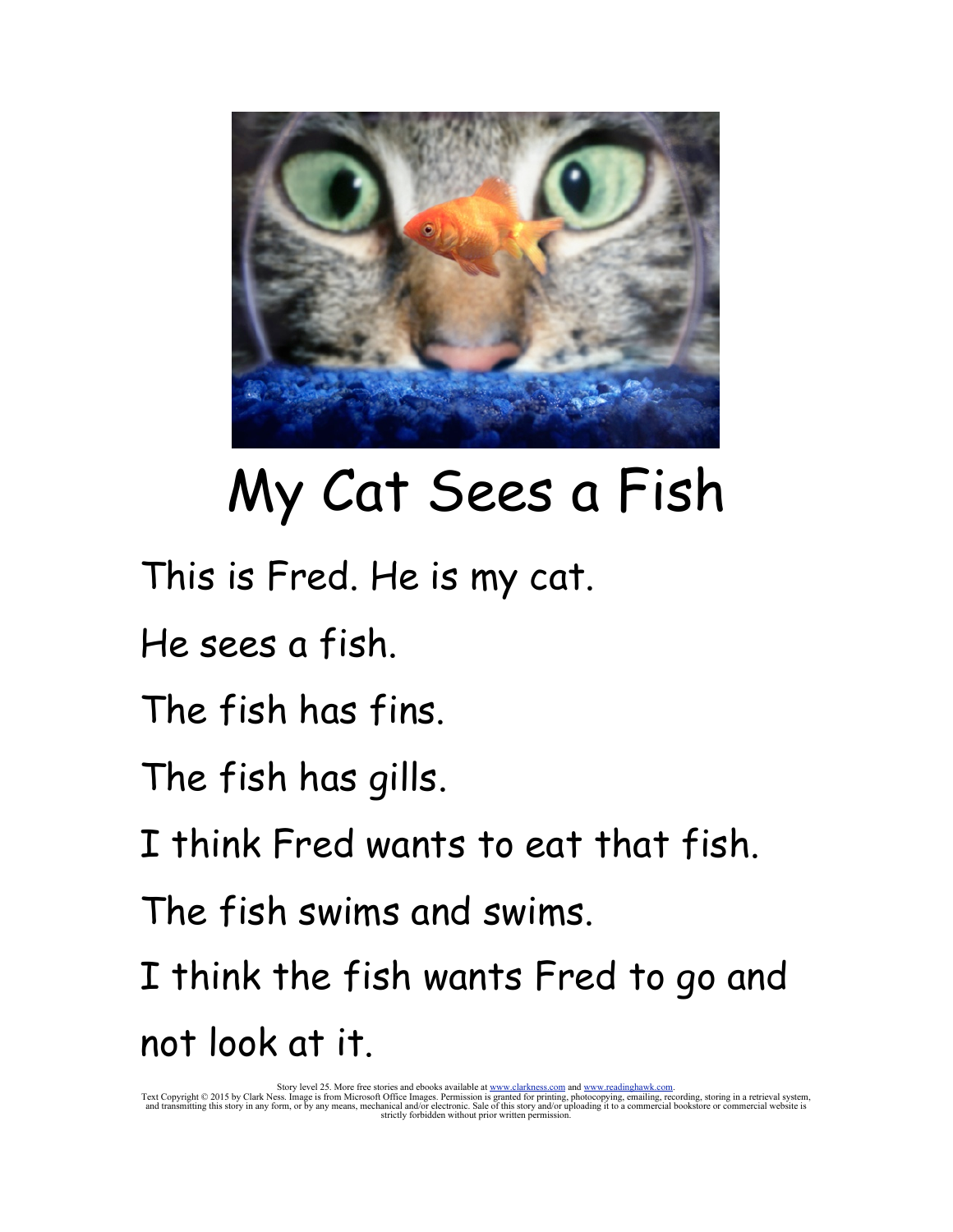



Story level  $1<sup>st</sup> 25$ . More free stories and books available at www.clarkness.com. Text Copyright © 2007 by Clark Ness. Permission granted for reprinting and photocopying. Clip art from Microsoft Clip Art.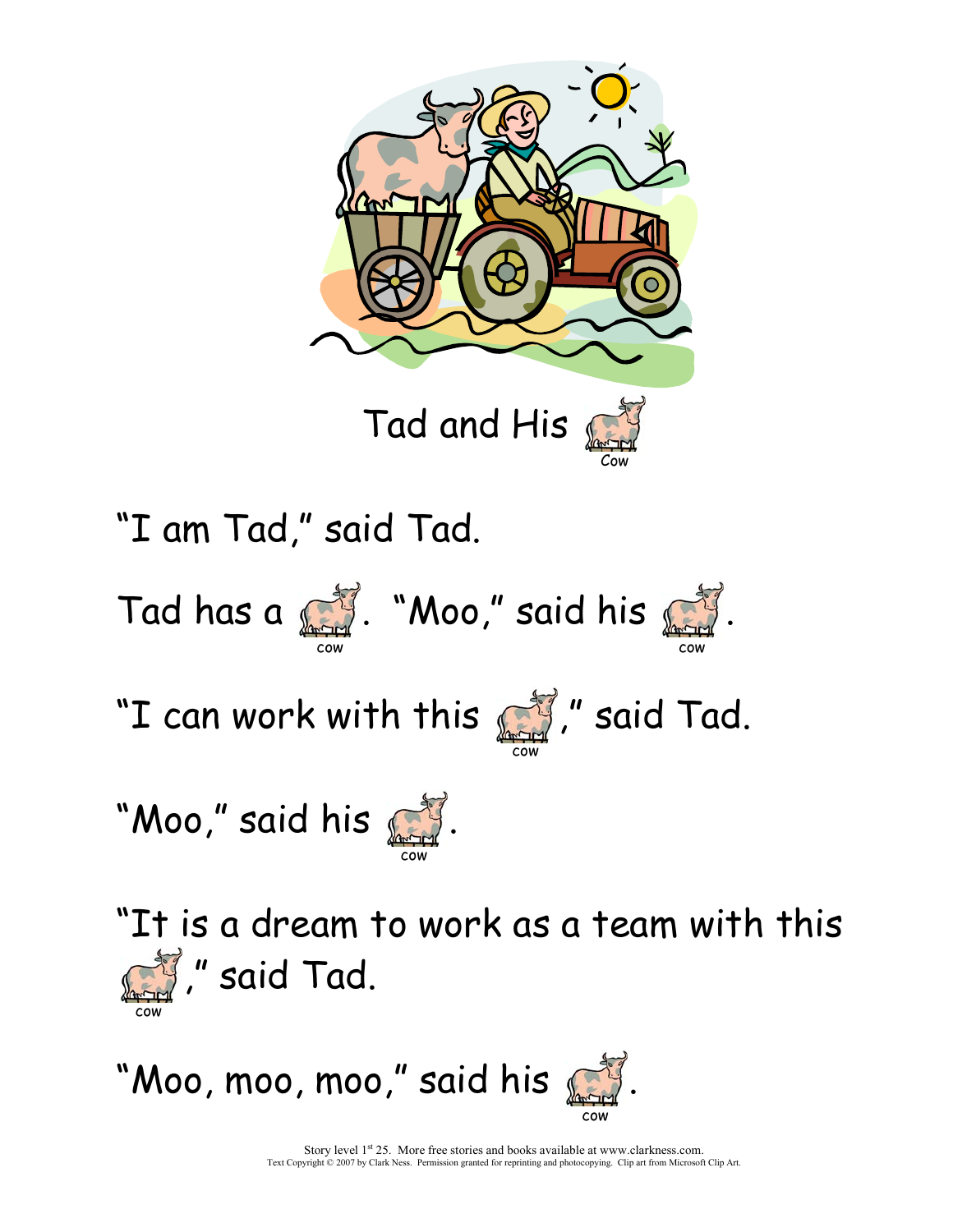



Story level  $1<sup>st</sup> 25$ . More free stories and books available at www.clarkness.com. Text Copyright © 2007 by Clark Ness. Permission granted for reprinting and photocopying. Clip art from Microsoft Clip Art.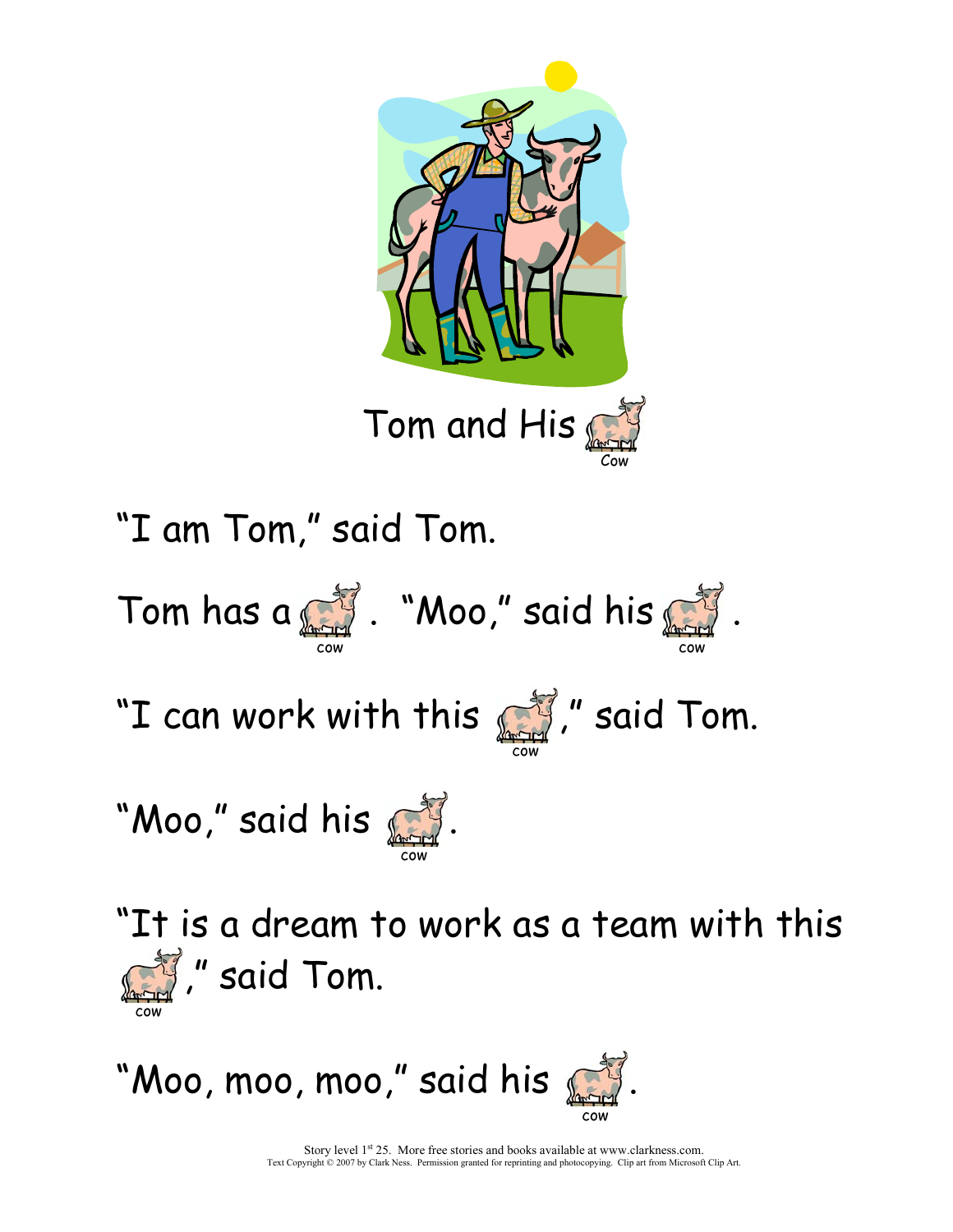

There Are Two Fins

There are two fins on my feet.

I can swim with my two fins.

When I swim with my fins, I can swim fast.

My mom thinks I am a fish when I swim with my fins.

I want to be a fish when there are fins on my feet.

It is neat to swim with fins.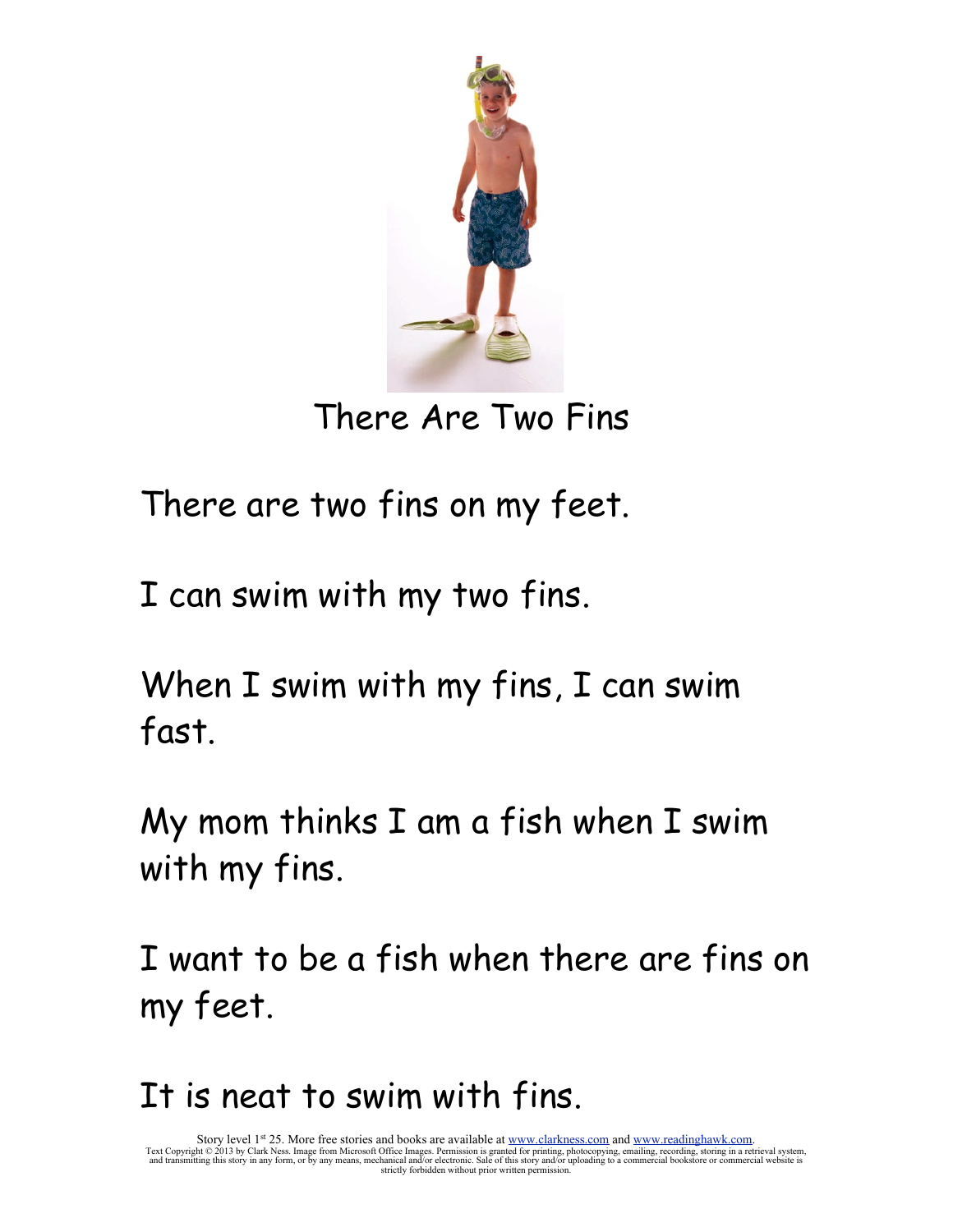

Tom Has a Frog

"Look at my frog," said Tom.

"I do not want to look at that frog," said Beth.

"It is a fantastic frog," said Tom.

"I do not think it is a fantastic frog," said Beth.

"Then I will go and see if Fred wants to look at my frog," said Tom.